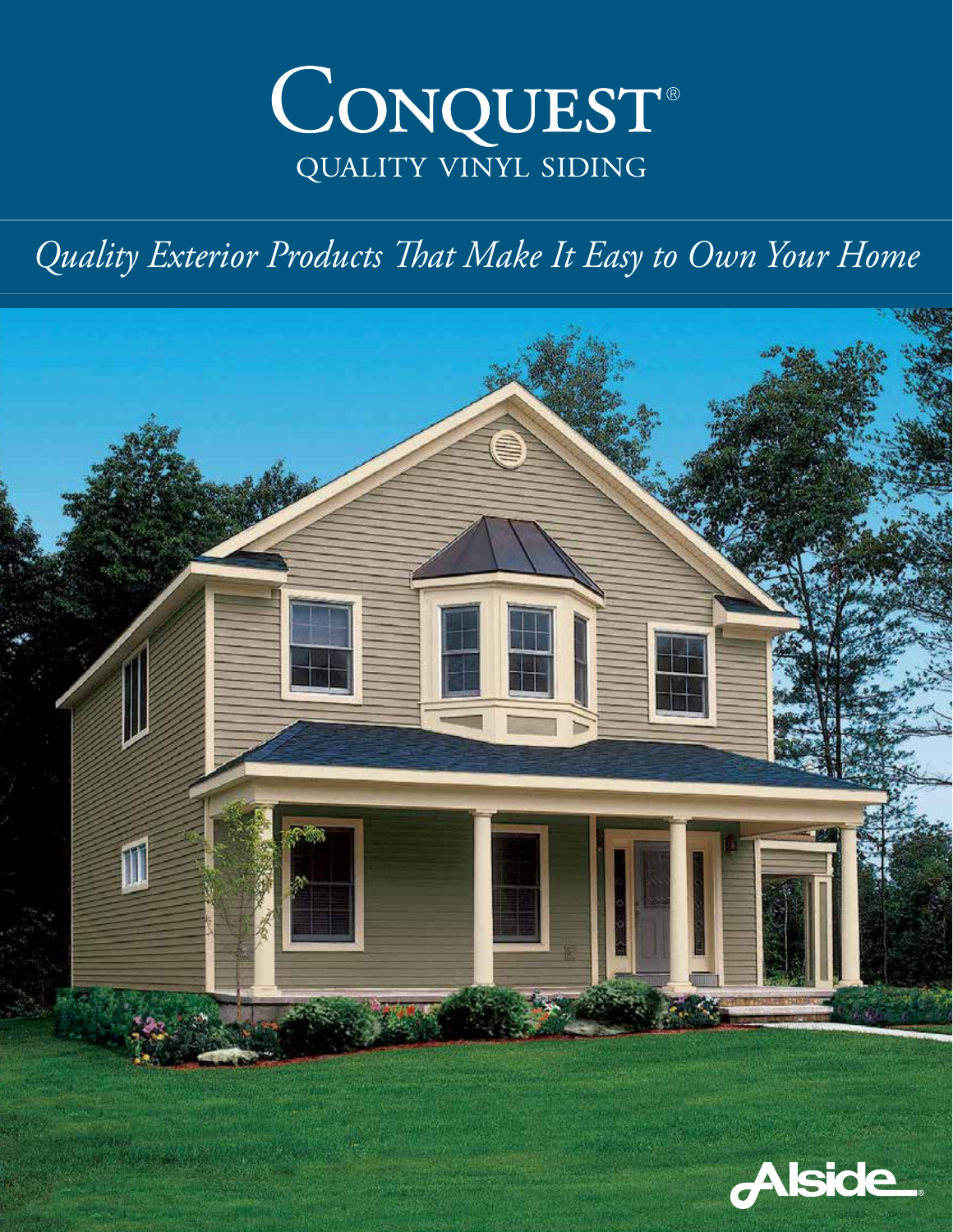# — CONQUEST QUALITY VINYL SIDING —

# CONQUEST . . . GIVES YOU EXCEPTIONAL STYLE AND VALUE

You don't want just any siding for your home. You want distinction – a home that stands out. Conquest gives you classic beauty that creates dramatic and lasting appeal.



## A LEGACY OF EXCELLENCE AND INNOVATION

The first step in the creation, renovation and preservation of your home involves choosing the right products. In Conquest, you've opened the door to the Alside vinyl siding collection – a premier union of heritage and innovation merged with high-performance materials and future-forward engineering. Our 75 years of industry excellence stands strong as our legacy of leadership and trust, where customer happiness always comes first.

#### A SUSTAINABLE CHOICE

The home that protects you can also help protect the environment. As a durable, sustainable product with a long service life, Alside vinyl siding reduces the depletion of wood and other natural resources used in home construction. And because it never needs to be painted, it helps prevent paint, stain and other maintenance-related products from harming the earth.

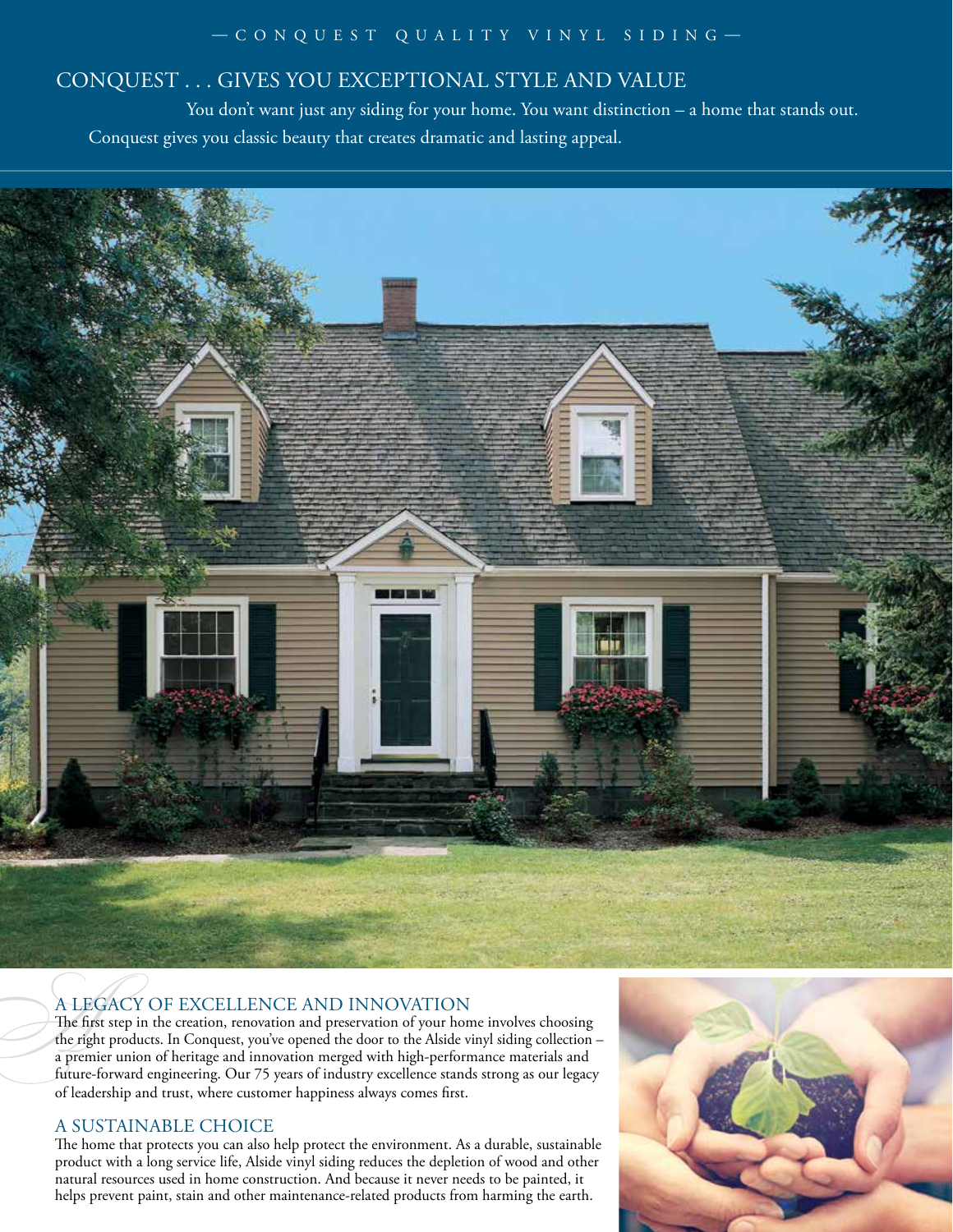*Choose from classic clapboard or dutch lap profiles – with the look and feel of natural cedar.*

#### OUTSTANDING APPEARANCE

Enjoy exceptional look-of-wood beauty with classic 4-1/2" clapboard and dutch lap profiles . . . natural cedar grain texture, crisp shadow lines and a rich selection of 16 low-gloss colors that look like painted wood.

#### EASY MAINTENANCE

Save time, save money. No more sanding, staining or painting. Just wash Conquest occasionally with a garden hose to keep it looking like new.

#### SUPERIOR QUALITY

You can forget about costly repairs, too. Conquest's tough and durable construction is made to last. It's also backed by a lifetime limited warranty for your protection.\*

#### OUTSTANDING OPTIONS

Create a total look for your home with an extensive collection of Alside coordinated exterior design options.

#### EXCELLENT VALUE

You get all this at a price you'll appreciate. Sure, it's going to look like you spent a lot more – but that's what outstanding value is all about.

#### STANDARD COLOR COLLECTION

| Glacier White                  | Antique Parchment |
|--------------------------------|-------------------|
|                                |                   |
|                                |                   |
| Natural Linen                  | Platinum Gray     |
|                                |                   |
|                                |                   |
| Cape Cod Gray                  | Mystic Blue       |
|                                |                   |
| Coastal Sage                   |                   |
|                                | Juniper Ridge     |
|                                |                   |
| Adobe Cream                    | Maple             |
|                                |                   |
|                                |                   |
| Monterey Sand                  | Canyon Clay       |
|                                |                   |
|                                |                   |
| Vintage Wicker                 | Tuscan Clay       |
| ARCHITECTURAL COLOR COLLECTION |                   |

#### *Storm Sterling Gray*

Note: Colors may be slightly different from their apperance in this brochure. Make final color selections using actual vinyl samples. Color<br>availability may vary by market. See your Alside Sales Representative for details.

*Conquest gives you everything you want in a vinyl siding – rich beauty, easy-care convenience and superior quality, along with everyday affordability.*